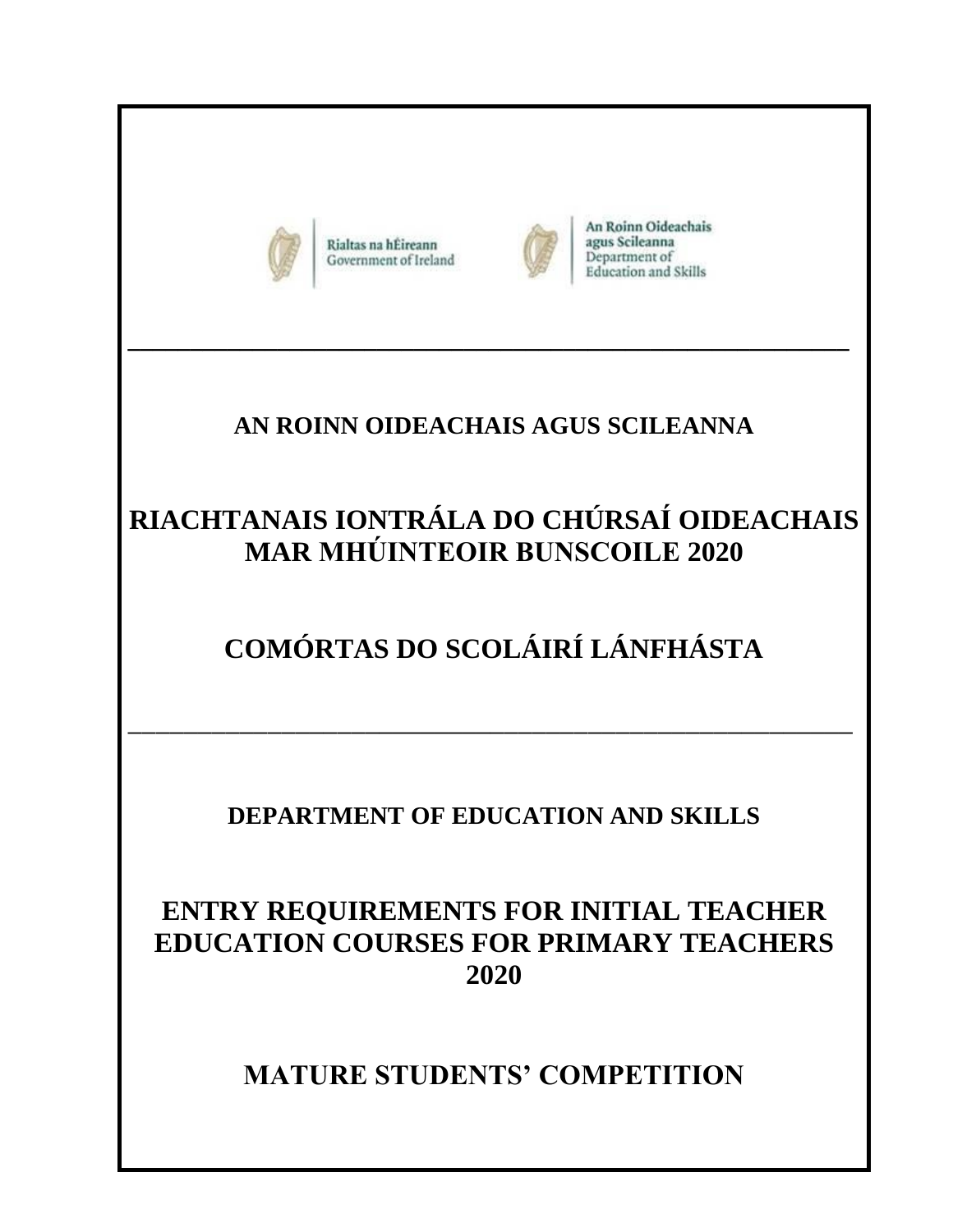### **1. Application for admission to a Bachelor of Education Degree Programme as a mature candidate**

A four-year full-time course leading to a Bachelor of Education (B.Ed.) Degree awarded by the following Higher Education Institutions (HEIs) for primary teachers:

- [Marino Institute of Education, Griffith Avenue, Dublin 9](http://www.mie.ie/)
- [Mary Immaculate College, South Circular Road, Limerick](http://www.mic.ul.ie/)
- DCU Institute of Education, DCU St Patrick's Campus, Drumcondra, Dublin 9
- Froebel Department of Primary and Early Childhood Education, Maynooth University, Maynooth, Co Kildare

(Contact details for the Higher Education Institutions are set out at *Appendix 1*)

Applications are made through the Central Applications Office (CAO) by 1st February 2020. Mature applicants must not be less than 23 years of age on 1 January of the year of entry (1 January 2020 for entry in autumn 2020)

Persons who successfully complete this course may be registered with the Teaching Council under Route 1: Primary. Link to Website: [https://www.teachingcouncil.ie.](https://www.teachingcouncil.ie/)

### **2. Minimum Academic Requirements 2020 – Leaving Certificate Examination**

| <b>Subject</b>             | <b>Irish</b>   | <b>Mathematics</b>              | <b>English</b>                    |
|----------------------------|----------------|---------------------------------|-----------------------------------|
| Minimum Grade <sup>1</sup> | H <sub>4</sub> | $H7$ or $O4$                    | $H7$ or $O4$                      |
| % Mark                     | 60%<70%        | 30%<40%<br><b>or</b><br>60%<70% | $30\% < 40\%$ or<br>$60\% < 70\%$ |

### **(a) Minimum grades required in essential subjects**

H – Higher Level

O – Ordinary Level

#### **(b) General grades required in the leaving certificate.**

 $\overline{a}$  $<sup>1</sup>$  See Appendix 3 for equivalent grades in pre-2017 marking scheme</sup>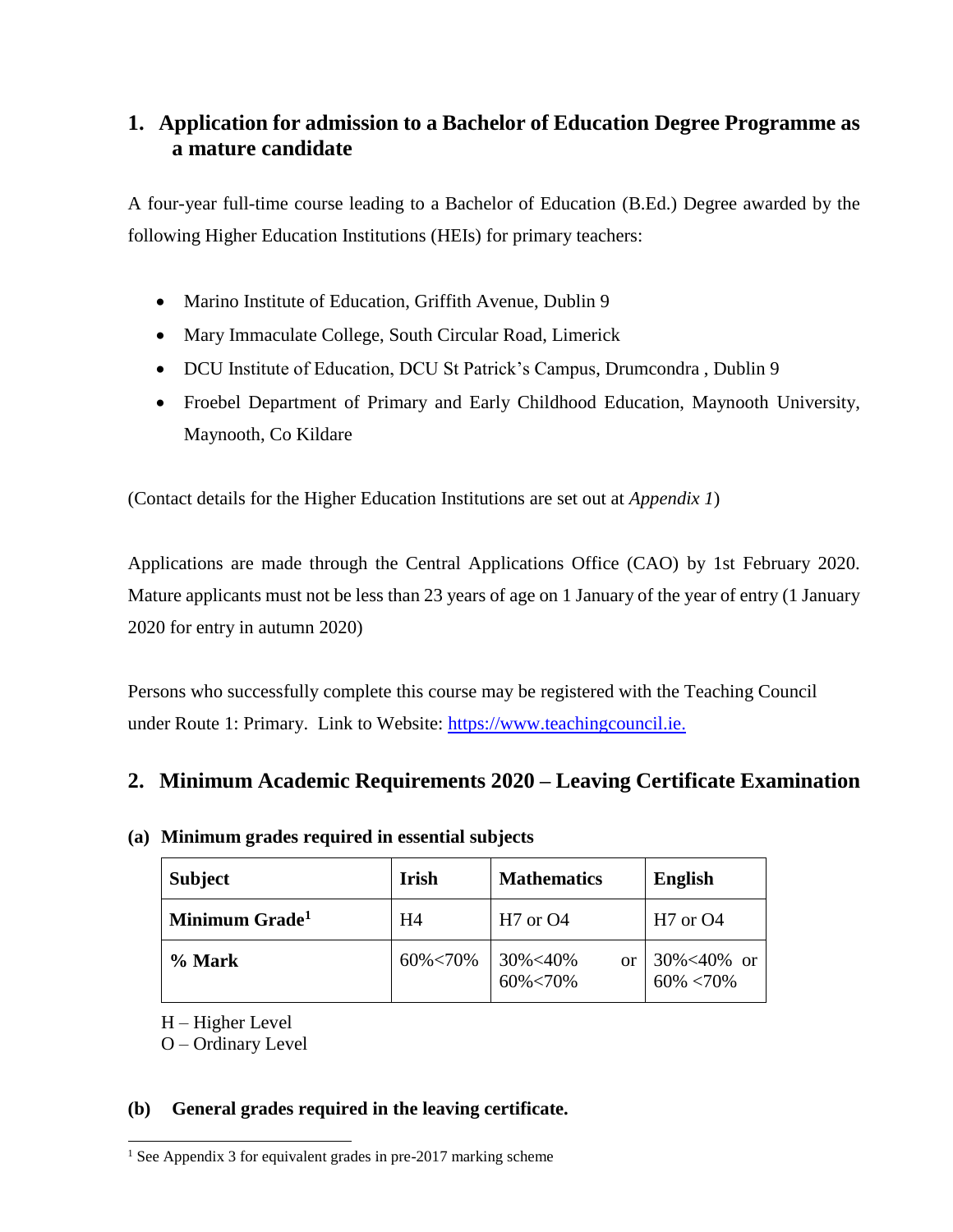In parallel with meeting the minimum grades required in Irish, English and Mathematics, students must have achieved the following grades across their overall results.

- Grade H5 (50% < 60%) on a Higher Level paper in not less than three subjects
- Grade O6 (40% < 50% Ordinary Level) or H7 (30% < 40% Higher Level) in three other subjects in accordance with the Rules and Programme for Secondary Schools.

The grades and % marks in the 1992-2016 grading scheme and the new 2017 scheme are set out at Appendix 3

#### **Combination of results in different Leaving Certificate Examinations**

Applicants may combine results obtained at the Leaving Certificate Examination in different years for the purpose of meeting the academic requirements.

#### **Acceptable alternatives to a second-level qualification in Irish, English or Mathematics**

A Pass in a University *First Arts* Examination in Irish, English or Mathematics will be accepted in lieu of the Leaving Certificate Examination or GCE/GCSE requirement for the relevant subject.

#### **Acceptable alternatives to a second-level qualification in Irish**

- Grade C obtained in the Matriculation Examination (which existed up to 1992)
- Dioplóma sa Ghaeilge, Level C1, NUIG
- Dioplóma sa Ghaeilge, Level B2, NUIG
- Dioplóma sa Ghaeilge, Maynooth University
- Teastas Eorpach na Gaeilge (TEG) at Level B2, Maynooth University
- Diploma in Arts (Applied Irish), University College Cork
- Dioplóma sa Ghaeilge Fheidhmeach, UCD
- Dioplóma sa Ghaeilge (An Ghaeilge sa Saol Comhaimseartha), University of Limerick
- Diploma in Irish at the University of Ulster

#### **Acceptable alternatives to a second-level qualification in Mathematics**

- A Pass grade obtained in Mathematics in the Matriculation Examination (which existed up to 1992).
- A merit grade (65-79%) or distinction grade (80-100%) obtained in QQI Level 5 Mathematics Course (5N 1833).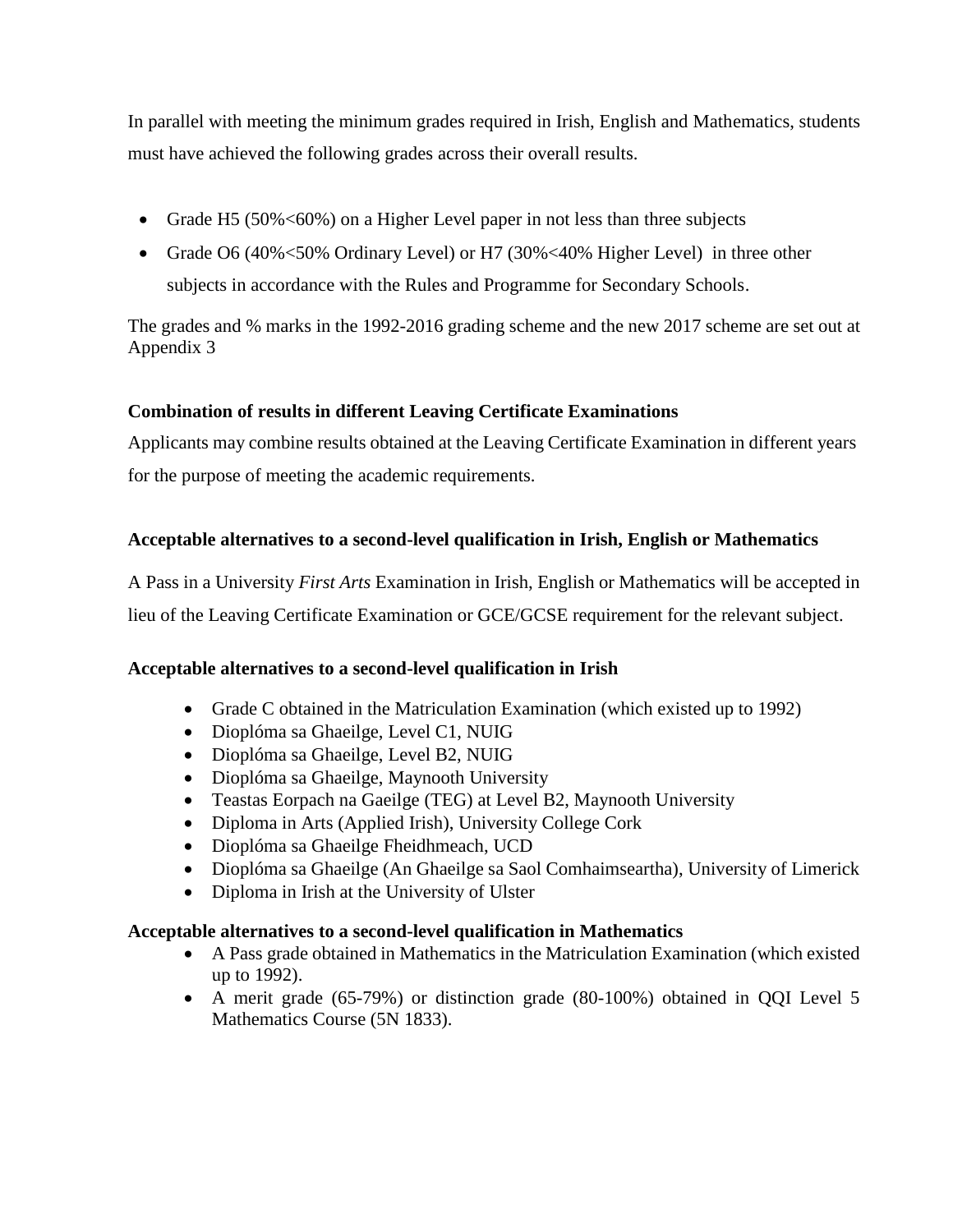The minimum academic requirements for **GC(S)E and GCE** A Level and AS Level Examinations are set out in Appendix 2.

### **3. Selection Process**

Once applicants have satisfied the minimum academic requirements, selection is on the basis of a competitive General Interview and a competitive Oral Irish Examination**.** The CAO will e-mail eligible applicants with a link to the supplementary application form and instructions regarding other necessary steps. The CAO will include applicants who have indicated that they are taking a Leaving Certificate/GC(S)E in 2020 as 'provisionally eligible' on the basis that their actual Leaving Certificate results will be unknown until August.

The closing date for the return of the completed supplementary application form and attachments to the Institution(s) is **5.15p.m. on Wednesday, 1 st April 2020.**

The results of these tests will be graded and allocated points as follows:

| Interview              | <b>Total Marks Available</b> | <b>Pass Mark</b> |
|------------------------|------------------------------|------------------|
|                        | 100 Marks                    | 40 Marks         |
| Oral Irish Examination | <b>Total Marks Available</b> | <b>Pass Mark</b> |
|                        | 40 Marks                     | 16 Marks         |

Applicants who have failed the General Interview on two previous occasions are not eligible for the competition. Part of the General Interview may be conducted in Irish.

Information on the General Interview and Oral Irish Examination is available from the Higher Education Institutions.

Applicants who get a "fail" grade in either the General Interview or the Oral Irish Examination are eliminated from the competition. The remaining applicants are placed in an order of merit determined by the results of the General Interview and Oral Irish Examination combined.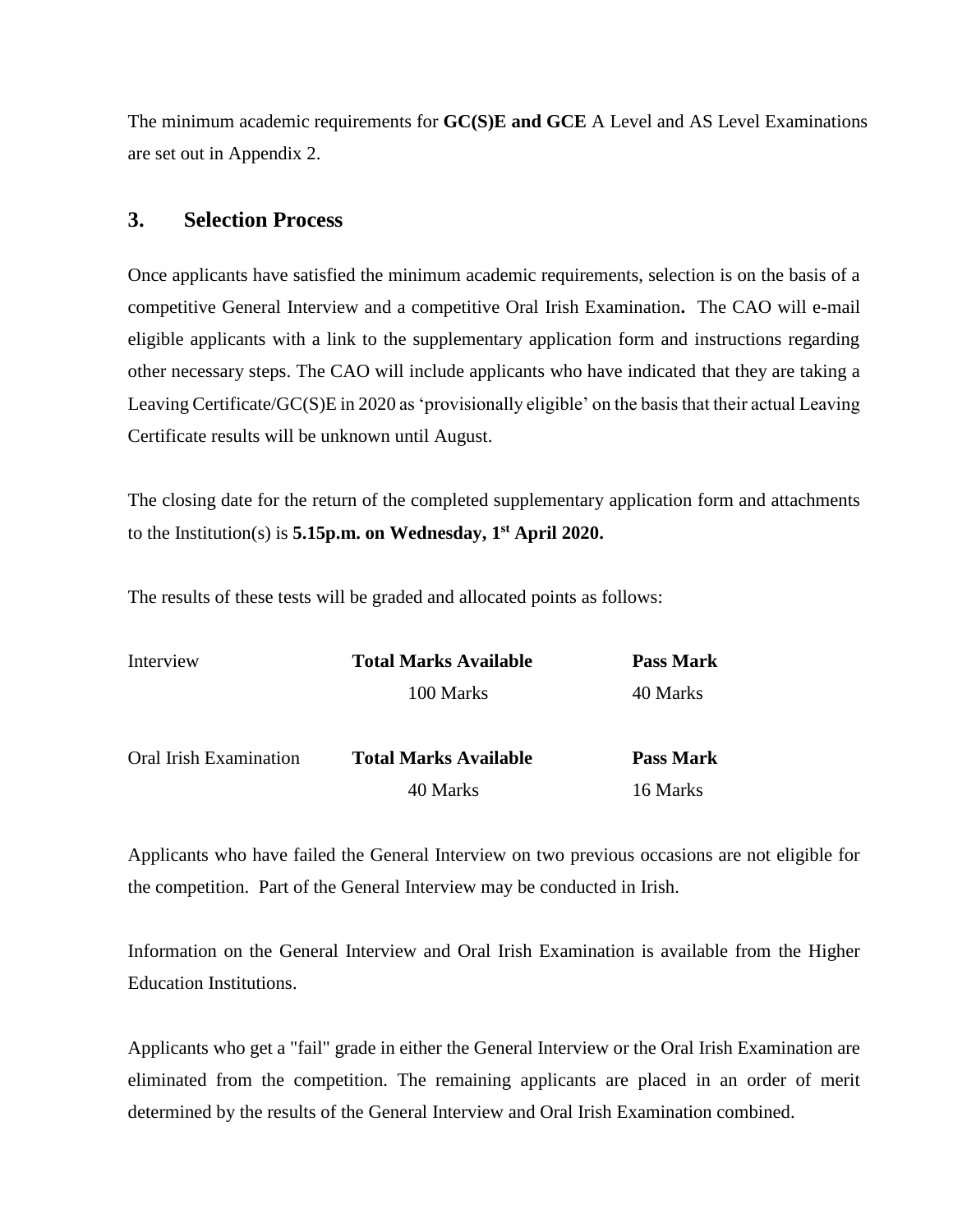There are two separate order of merit lists – one common list for Dublin City University, Froebel Department of Primary and Early Childhood Education, Maynooth University and Marino Institute of Education and a separate list for Mary Immaculate College, Limerick.

Where two or more applicants obtain the same points, their placement on the order of merit will be determined by random selection.

Each Institution will fill its places by reference to the relevant order of merit list and offers are made through the CAO using the normal allocation process, working down through the applicant's preferences to find the highest preference for which the applicant is entitled to receive an offer, if any.

Some high merit applicants will be made offers through the CAO in early July (Round A). The remaining applicants including those awaiting 2020 examination results may be made offers through the CAO in Mid- August (Round 1). If necessary, offers may be made in subsequent rounds. Please note that any offer will be subject to fulfilling the minimum entry requirements. An offer by one of the Institutions listed above is subject to the applicant not receiving a higher offer from a Higher Education Institution through the CAO for another course.

Successful applicants who accept places are required to enter the Higher Education Institutions in autumn (actual dates available from the individual Institutions). In special circumstances, at the discretion of the Higher Education Institution authorities, the date of entry may be deferred for a limited period.

#### **4. Additional Information**

#### **Proficiency in Irish language:**

*1. Gaeltacht Course – Attendance and Cost:* All primary initial teacher education (ITE) students are required to attend residential courses (2 x 2 weeks course) in the Gaeltacht. It should be noted that this is a *compulsory* part of the course. The Department of Education and Skills will be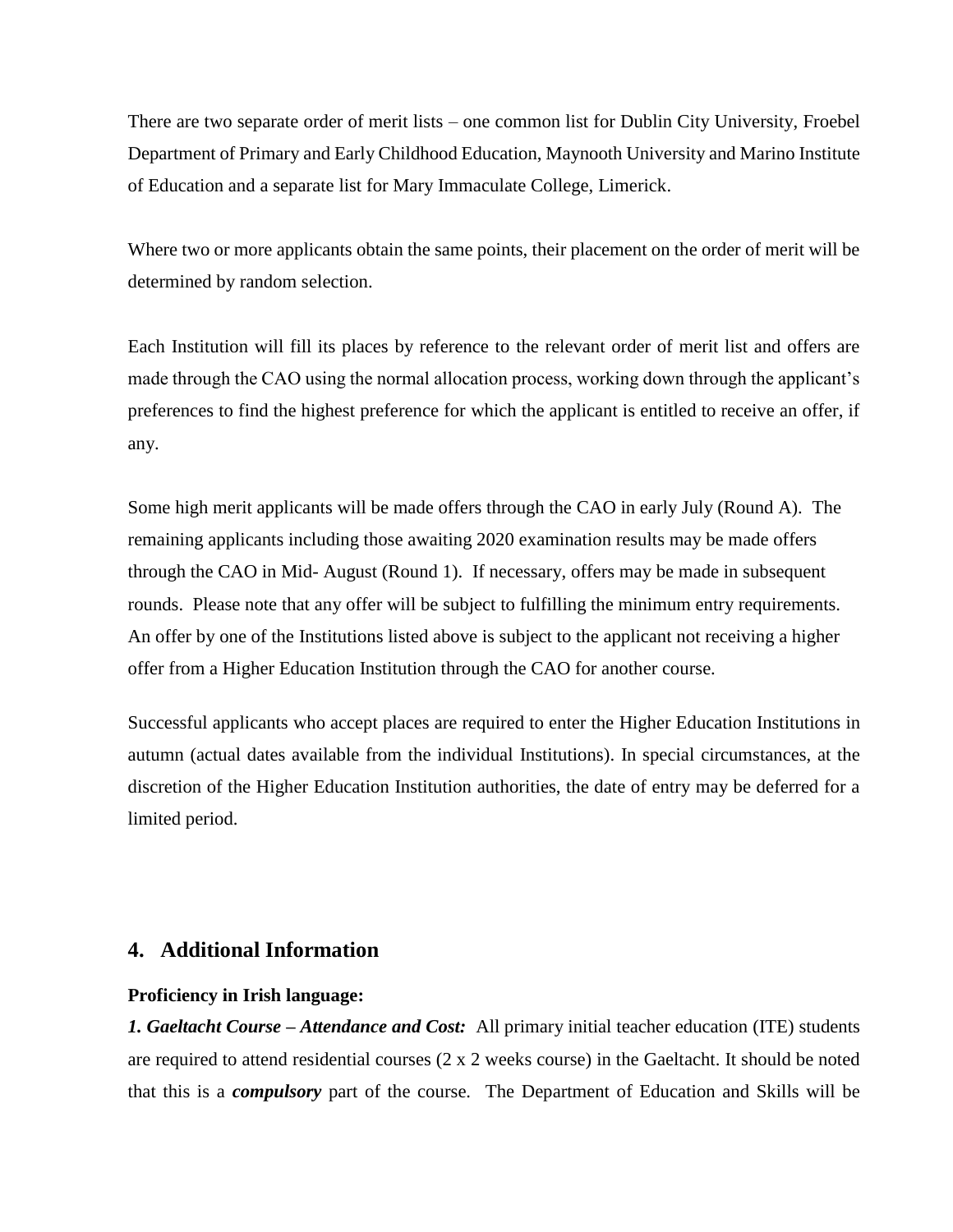restoring the Gaeltacht grant for students on State funded Initial Teacher Education programmes with effect from the academic year 2020/21.

*2. Oral Irish Test:* In addition, applicants should note that students will be subject to an oral Irish test at the end of their first year of initial teacher education, and must pass this test in order to continue to the second year of the course. Students who fail this oral Irish test may, at the discretion of the Higher Education Institution, be allowed to repeat the test.

#### **3. Student Grants:**

SUSI (Student Universal Support Ireland) is Ireland's single national awarding authority for all higher and further education grants. Students are advised to submit a fully completed online grant application to SUSI so that their eligibility for grant assistance can be assessed. It is anticipated that the 2020/21 Scheme will open for applications in April 2020. Further information regarding the Student Grant Scheme is available on the SUSI website at www.susi.ie.

#### **4. Fitness to Practise:**

1. *Garda Vetting:* Before a Higher Education Institution can complete a student registration, the Higher Education Institution requires that all incoming teacher education students are required to undergo a process of Garda vetting in order to establish whether they have any convictions or criminal charges pending. Where this process confirms the existence of such, the matter is referred to a Vetting Committee within the Institution which decides whether the student can continue with his/her programme of study.

2. *Medical Requirements:* Some Higher Education Institutions require that all incoming teacher education students complete a medical information form, indicating whether they have any significant ongoing illnesses or disabilities which might adversely impact their capacity to meet the requirements of the course, including School Placement. Entrants who declare significant health conditions, disabilities or psychological conditions will be assessed on an individual basis to evaluate whether, with reasonable accommodations, they would have the ability to undertake the demands of the programme. Individuals will not be excluded on the grounds that they possess a particular condition or disability if it is deemed likely that it would be possible for that person to fulfil the requirements of the course with reasonable accommodation(s). The Higher Education Institutions will advise students as to the procedure to be followed in this regard.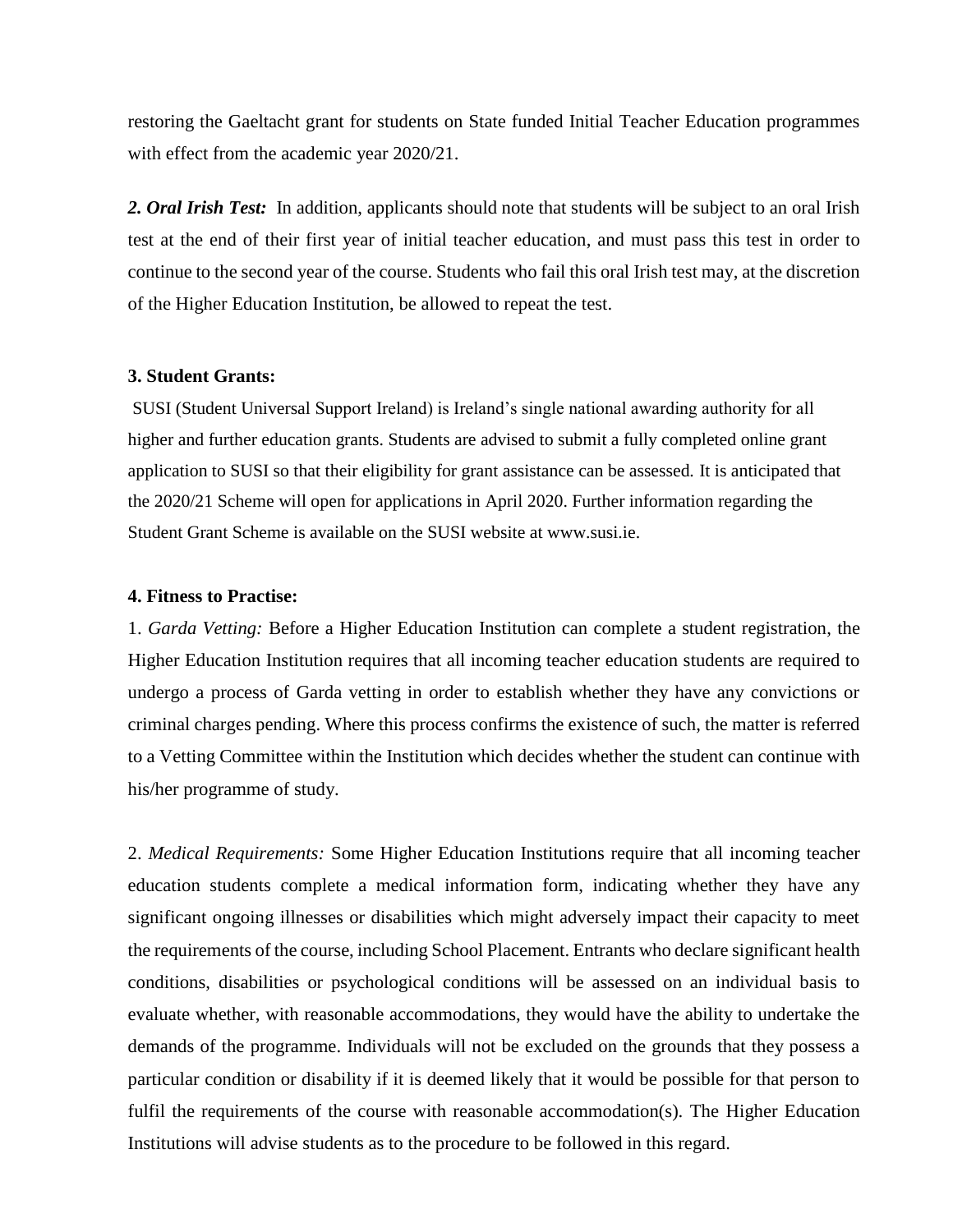## **5. Marino Institute of Education - Bachelor in Education through the Medium of Irish (Primary Teaching)**

The Bachelor of Education through the Medium of Irish (Primary Teaching) course at Marino Institute of Education is a 4-year initial teacher education programme through the medium of Irish which commenced in September 2019. This course forms part of the implementation of the Policy on Gaeltacht Education 2017-2022.

Applications are invited from mature students for the above programme (CAO course codes: CM003/CM004). The minimum entry requirements for this course include a H3 in Leaving Certificate Irish. In addition to the minimum entry requirements, candidates must also achieve 50% or higher in the Teastas Eorpach na Gaeilge (TEG) Level B1 examination. Candidates who have not already done so should apply for this examination by  $20<sup>th</sup>$  March 2020 [\(www.teg.ie/oid\)](http://www.teg.ie/oid). Applicants will also be required to complete a Mature Student Supplementary Information Form and return it directly to the Admissions Office, Marino Institute of Education, Griffith Avenue, Dublin 9 by 5.00pm Friday  $17<sup>th</sup>$  April 2020. Eligible candidates will be required to undertake a general interview and an Irish Oral test and will be selected on a competitive basis. Full details regarding this course are available online at [www.mie.ie/oid.](http://www.mie.ie/oid)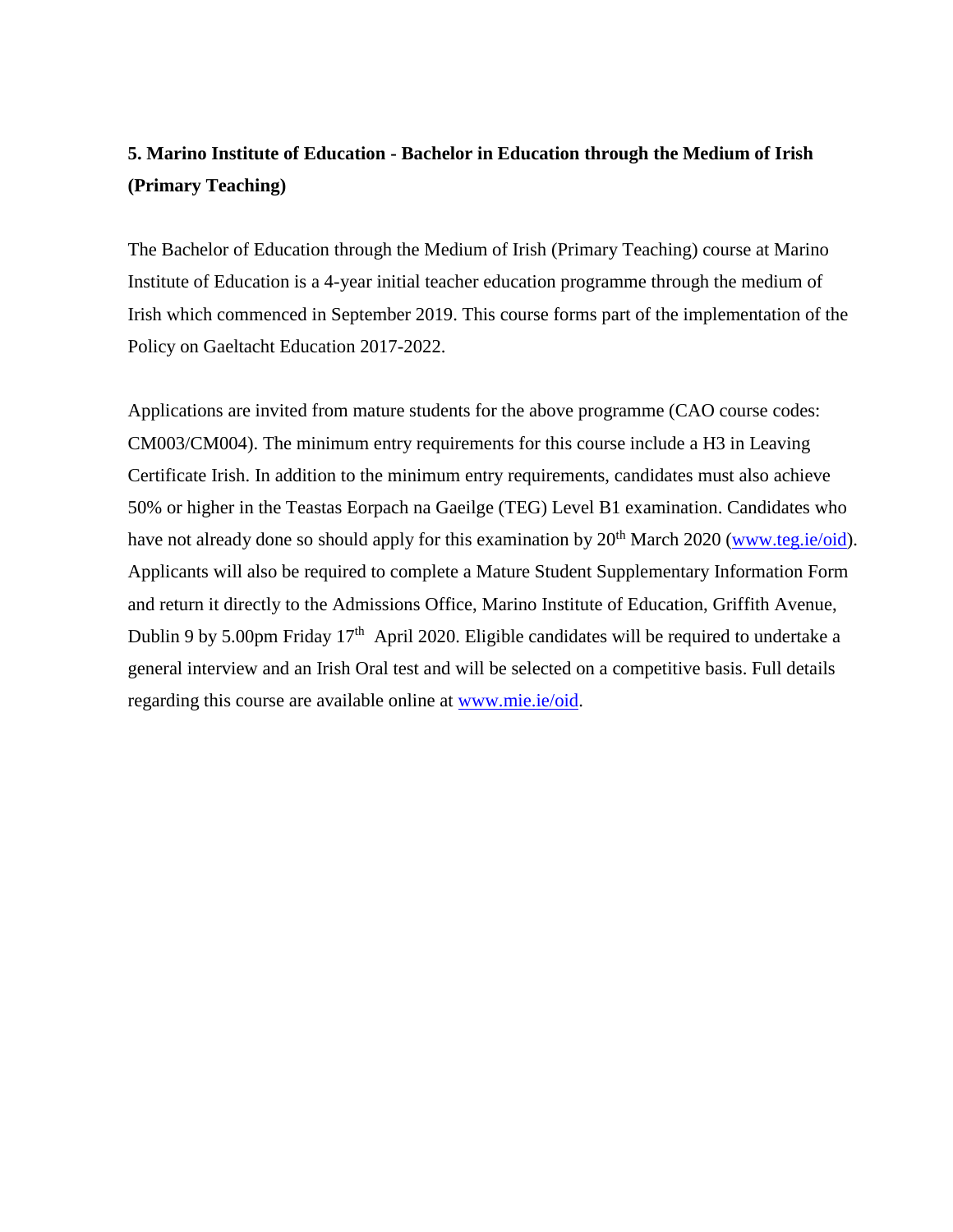## **Appendix 1 Higher Education Institutions – Contact Details**

**Marino Institute of Education**

Griffith Avenue Dublin 9 **Telephone:** (01) 805 7742 **Email:** admission[s@mie.ie](mailto:info@mie.ie) **Website:** [www.mie.ie](http://www.mie.ie/)

#### **Froebel Department of Primary and Early Childhood Education**

Maynooth University Maynooth, Co. Kildare **Telephone:** (01) 708 3822 **Email:** [admissions@mu.ie](mailto:admissions@mu.ie) **Website: www.maynoothuniversity.ie**

#### **Mary Immaculate College**

South Circular Road Limerick **Telephone:** (061) 204 300 **Email:** [admissions@mic.ul.ie](mailto:admissions@mic.ul.ie) **Website:** [www.mic.ul.ie](http://www.mic.ul.ie/)

#### **DCU Institute of Education**

DCU St Patrick's Campus Drumcondra, Dublin 9 **Telephone:** (01) 8842212 **Email:** [ioe@dcu.ie](mailto:ioe@dcu.ie) **Website**: [www.dcu.ie](http://www.dcu.ie/)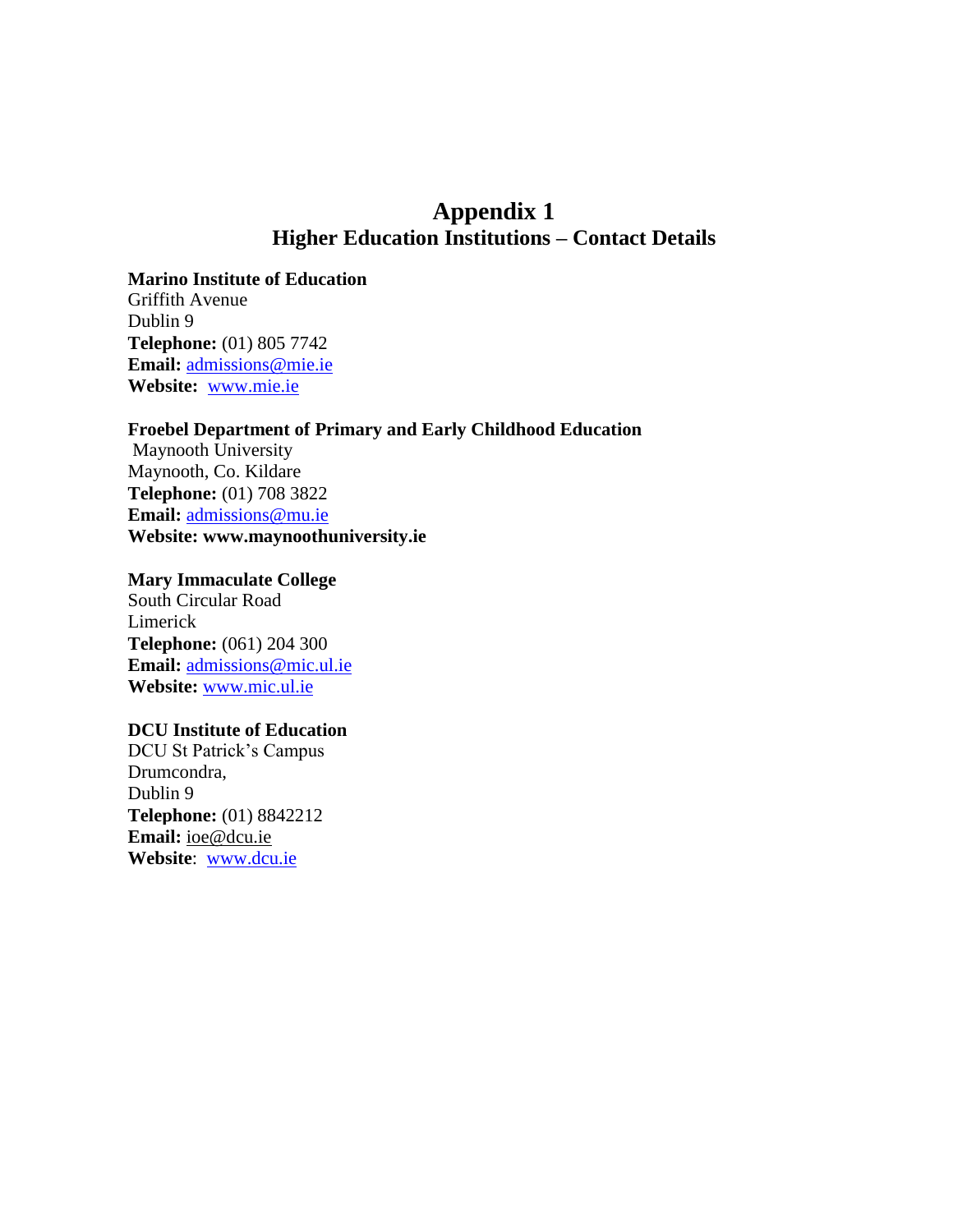## **Appendix 2**

## **Minimum Qualifications in GC(S)E and GCE AS and A Level Examinations for admission to the Bachelor of Education Degree Course**

#### **General**

- Six subjects must be presented, at least three subjects at GCE A Level and the remaining subjects at GCE AS or GC(S)E level. The six subjects must include Irish, English and **Mathematics**
- A subject may be counted from only one of the examinations, GC(S)E, GCE AS Level or GCE A Level.
- Only subjects taken at one sitting of a particular examination, GC(S)E, GCE AS Level or GCE A Level, will be accepted. Examinations taken in the same academic year are regarded as the same sitting.

#### **Specific requirements in Irish, English & Mathematics.**

- Grade C at GCE A level in at least three subjects, including Irish
- Grade C at GC(S)E Level in both English and English Literature, or Grade B at GC(S)E Level in either English and English Literature.
- Grade D at GC(S)E Level in Additional Mathematics or Grade C at GC(S)E Level in **Mathematics**
- Grade C in one other subject at  $GC(S)E$  level

Applicants must satisfy the matriculation requirements of the University to which the Higher Education Institution is affiliated.